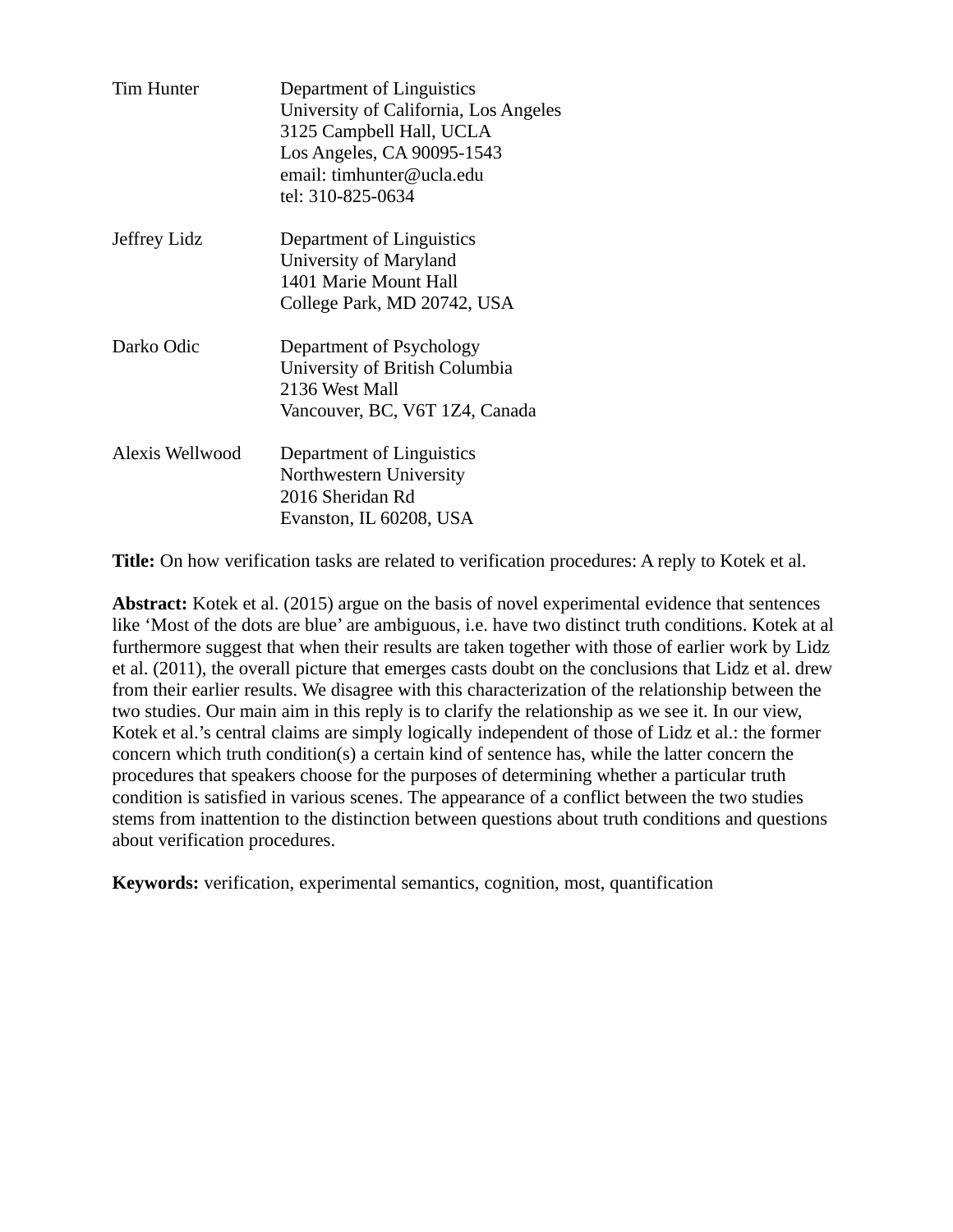### **1. INTRODUCTION**

Kotek et al. (2015) (henceforth KSH) argue on the basis of novel experimental evidence that sentences like (1) exhibit an ambiguity between two readings. The first reading is the familiar one, under which the sentence is true iff there are more blue dots than non-blue dots; KSH call this the *proportional* reading. KSH argue that this sentence has a second, *superlative* reading, under which the sentence is true iff there are more blue dots than dots of any other color.

(1) Most of the dots are blue.

KSH's evidence for this superlative reading comes from a picture-verification task. The crucial finding, discussed in more detail below, is that participants' true/false judgements for the sentence in (1) are sensitive to manipulations of the makeup of the non-blue dots. In particular, the rate of 'yes' responses on trials with two non-blue colors (yellow and red) differed from that on trials with only one non-blue color (yellow). (In addition -- but less crucially for present purposes -- among those trials with two non-blue colors present, the rate of 'yes' responses on trials with an unbalanced blue:yellow:red ratio such as 10:9:1 differed from the rate on trials with a more balanced ratio of 10:6:4.)

According to KSH, this crucial finding "appears to be in conflict with" (p.150) results reported in the earlier work of Lidz et al. (2011). Lidz et al. also conducted an experiment using a pictureverification task based on the sentence in (1), and found no difference in participants' rate of 'yes' responses across trials with one, two, three or four non-blue colors present. As KSH note, however, this conflict is only illusory, because there are important differences between the two picture-verification tasks. Lidz et al.'s task presented the stimuli for only a very brief period of time (150ms), whereas KSH's task allowed participants to look at the stimuli for as long as desired. We agree with KSH that the differences between the tasks can explain the "differences" between the findings. But we disagree with KSH's claim that the integrated picture one arrives at after taking the task differences into account "casts doubt on the generalizability of the results and on the robustness of the conclusions drawn from [Lidz et al.]" (p.151).

The task differences between KSH and Lidz et al. 2011 reflected the fact that the two studies had very different aims: KSH addressed a question about which truth condition(s) sentence (1) has, whereas Lidz et al. addressed a question about which procedure participants use to determine whether this sentence's proportional truth condition was satisfied in a given scene. These differences are possibly obscured by the differing ways in which the two papers use the term "verification" (we return to this point in Sect. 4). The combined findings of the two studies are compatible with the conjunction of KSH's claims about truth conditions<sup>[1](#page-1-0)</sup> and Lidz et al.'s claims about procedures. This is not a situation where two experiments addressing the same question reached different findings, one of which fully answers the question, and the other of which, due to irrelevant task effects, presents a distorted or incomplete view. Rather it is a situation where two distinct experiments addressed two distinct questions.

We will review the Lidz et al. (2011) study in Sect. 2, and then, against the backdrop of the goals and claims of that earlier study, discuss KSH in Sect. 3. In Sect. 4 we explain why we take the conflicts between the two studies to be only apparent.

<span id="page-1-0"></span><sup>1</sup> We are actually somewhat sceptical of KSH's claims about the superlative truth condition, for reasons we return to in Sect. 5. But for expository purposes we will grant them this point for most of what follows, in order to show how the conclusions of Lidz et al. remain valid *even if* KSH's claims about the superlative truth condition are taken to be correct.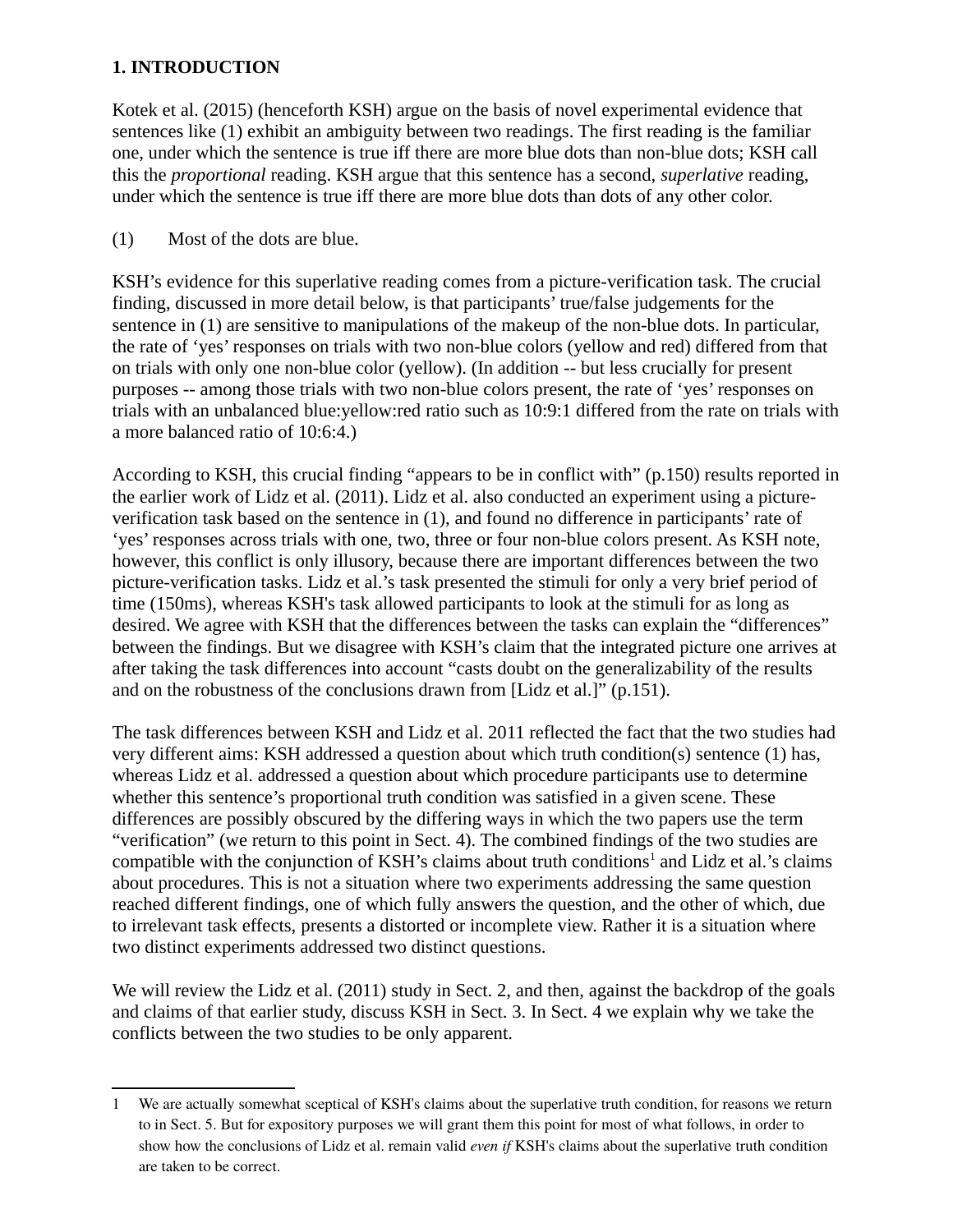# **2. LIDZ ET AL.'S INVESTIGATION OF VERIFICATION PROCEDURES**

The questions addressed by Lidz et al. (2011) might be described as "sub-truth-conditional": they are questions that remain unanswered after the truth conditions of sentences are specified. Lidz et al.'s main claim is that their findings are best explained by supposing that, contrary to common idealizing assumptions, a comprehensive theory of the meaning of a sentence like (1) will need to take into account not only facts about truth conditions but also (at least some) facts about these finer-grained, sub-truth-conditional issues.

A truth condition amounts to a function from contexts (possibly formalized as worlds, or models --- we will use the relatively non-committal term "contexts") to truth values: the familiar truth condition most often associated with (1), for example, can be identified with the function that maps all those contexts where there are more blue dots than non-blue dots to True, and maps all other contexts to False. A standard and reasonable step in describing the semantics of a certain sentence S is to identify a truth condition (or, in the case of ambiguity, truth conditions) in accord with which a speaker judges S to be true or false --- i.e., to identify a truth condition that maps to True exactly those contexts in which a speaker judges S to be true.

Identifying a given truth condition, however, leaves open the question of how the speaker goes about determining whether, in a given scene, the condition is met; in other words, what computations the speaker applies to the available information about the context in order to arrive at a true/false judgement. We will call an answer to this "how" question a verification procedure; specifically, we will say that a verification procedure P *implements*<sup>[2](#page-2-0)</sup> a function (or truth condition) F iff, for any input x, running P on x produces the result  $F(x)$ . So the important point is that truth conditions stand in a one-to-many relationship with verification procedures: for any given truth condition, there are many distinct verification procedures that implement it. (See Marr 1982 and Pietroski et al. 2009. $3^3$  $3^3$ 

The experiment reported by Lidz et al. was designed to probe the question of which verification procedure(s), of the many conceivable ones that implement the familiar truth condition expressed in (2), speakers use to arrive at a true/false response to the target statement in (1).

 $(2)$  | DOT ∩ BLUE | > | DOT \ BLUE |

(This is what KSH call the proportional truth condition. The possibility that 'most' has the superlative truth condition was not discussed in Lidz et al.'s paper. We return to this point in Sect. 4.)

The experimental task was carefully designed to ensure that --- crucially --- *two distinct verification procedures* were both available (in certain critical trials). The nature of the task did, of course, rule out many, many other verification procedures, that one might in principle use to arrive at true/false responses to (1) in other circumstances. But the task was chosen so as to not rule out so many verification procedures that only one would be left as a viable option. Despite this, the results indicated that participants consistently used only one of the two verification

<span id="page-2-0"></span><sup>2</sup> Our use of the term 'implement' here still abstracts away from questions about the physical realization of a computation (Marr's level three); instead it refers to the relationship between functions (Marr's level one) and algorithms or procedures (Marr's level two).

<span id="page-2-1"></span><sup>3</sup> Note that it makes no sense to talk about, for example, "the function that compares an approximation of the numerosity of the blue dots with an approximation of that of the yellow dots, and returns True if the former exceeds the latter and False otherwise". A function is entirely characterized by its input-output pairings. In particular, a function mapping contexts to truth values is entirely characterized by the set of contexts that it maps to True. See Gallistel and King 2009, Chap. 3.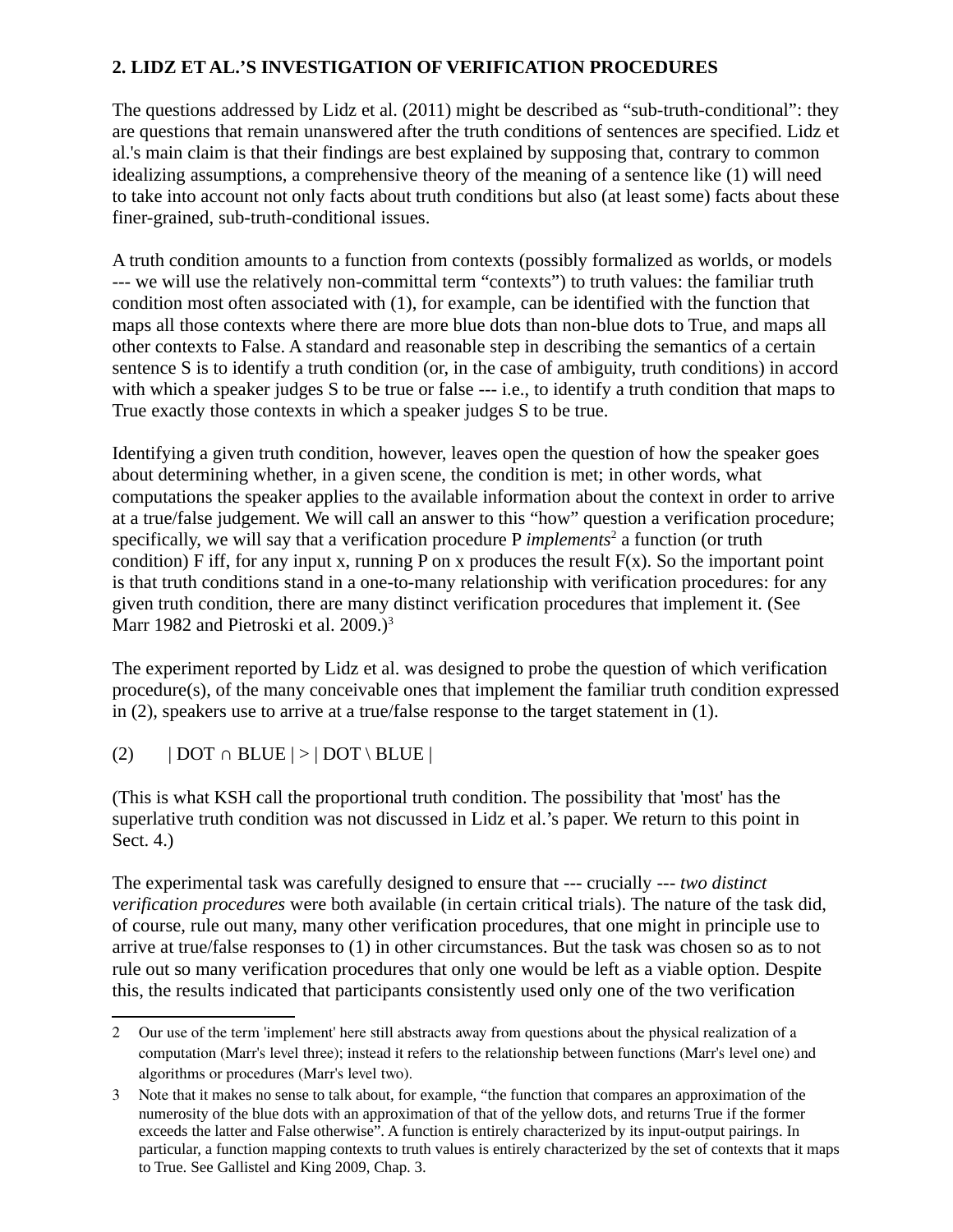procedures that were left as viable options, even in situations where the other viable procedure would have yielded more accurate responses. This was the crucial finding that Lidz et al. aimed to draw attention to, for this is the point which suggests that a truth condition does not exhaustively characterize the meaning of the target sentence. Rather, there must in addition be some aspect of the sentence's meaning that favors one procedure over another, despite their truth conditional equivalence.

The task that produced this result worked as follows. On each trial, participants saw an array of colored dots like the ones in Figure 1 displayed on a computer screen for 150ms --- too briefly to allow precise counting --- and were asked to answer the question "Are most of the dots blue?". Participants answered 'yes' or 'no' by pressing a button on a keyboard. One dimension in which the displays varied was the ratio of blue to non-blue dots (1:2, 2:3, 3:4, 5:6, 7:8, and the inverses of these ratios). The more significant manipulation was variation in the number of non-blue colors present: this number varied from one (as in Figure  $1(a)$ ) to four (as in Figure  $1(b)$ ).



Figure 1(a) Figure 1(b)

The two verification procedures considered by Lidz et al. were labeled the *subtraction procedure* and the *selection procedure*. As we will discuss shortly, these were the two procedures that the design of the task deliberately left available as viable options (in the critical trials). The subtraction procedure is described informally in (3).

- (3) a. Assess the number of blue dots; let the result be B.
	- b. Assess the total number of dots; let the result be D.
	- c. Subtract B from D; let the result be X.
	- d. If B is greater than X, the final result is True; otherwise, the final result is False.

For example, in a scene with 20 dots of which 14 are blue, this procedure calls for subtracting 14 from 20 to reach the intermediate result 6 (intuitively: the number of non-blue dots), and then comparing 14 with this intermediate result of 6. Since 14 is greater, the final result is True. (Note the obvious but significant point that the procedure in (3) is one of the many that implement the truth condition in (2), and so this final result accords with the fact that the truth condition in (2) is satisfied in the scenario described.)

What Lidz et al. called the selection procedure differs in that there is no role for the total number of dots in this procedure. Instead, it makes use of the individual non-blue color sets. It is shown informally in (4).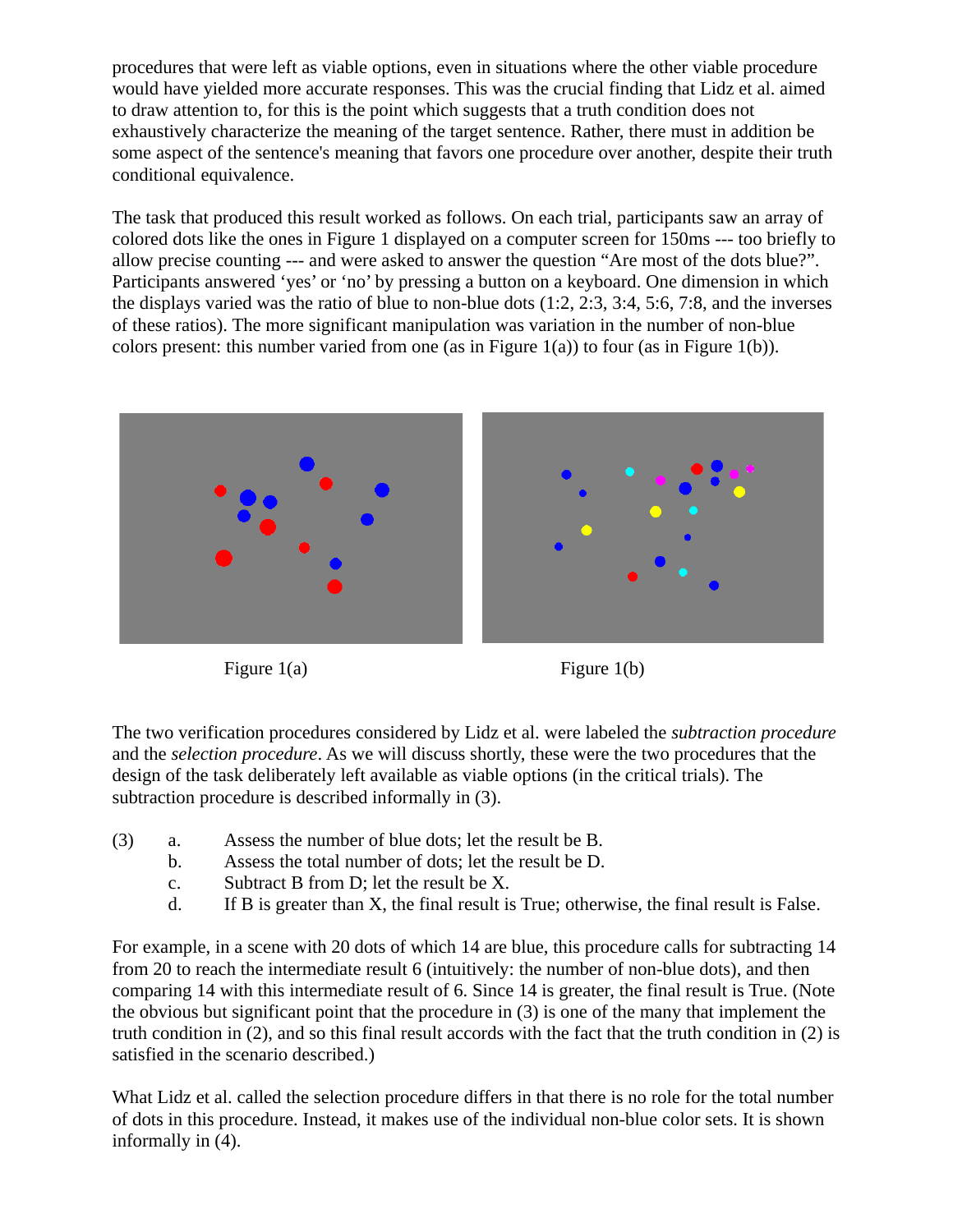- (4) a. Assess the number of blue dots; let the result be B.
	- b. For each non-blue color  $C_i$  in the list of colors  $C_1$  through  $C_n$  that are present: Assess the number of dots of this color; let the result be  $X_i$ .
	- c. Sum up  $X_1 + X_2 + ... + X_n$ ; let the result be X.
	- d. If B is greater than X, the final result is True, otherwise, the final result is False.

For example, in a scene with 14 blue dots, 3 yellow dots, and 3 red dots, this procedure calls for summing 3 and 3 to reach the intermediate result 6 (intuitively: the number of non-blue dots), and then comparing 14 with this intermediate result of 6. Since 14 is greater, the final result is True. (Note again that this procedure is one that implements the truth condition in (2).) And to take an important, minimally-different example: in a scene with 14 blue dots and 6 yellow dots, the summing step is trivial and has effectively nothing to do, so running the selection procedure amounts to directly comparing these perceived quantities, again reaching the final result True.

Two formal, non-empirical observations about these procedures are in order. First, they differ only in how they go about computing how many non-blue dots there are: the first and last steps are identical in each case. Second, as the examples above should make clear, the subtraction procedure will run through exactly the same steps in a two-color trial where the blue:yellow:red ratio is 14:6:0 as it will in a three-color trial where this ratio is 14:3:3. Inspecting the internal state of a machine running the subtraction procedure would not provide any information about which of these two kinds of displays had been perceived. In contrast, it is quite a different thing for a machine to run the selection procedure on a three-color 14:3:3 trial than it is to run the selection procedure on a two-color 14:6:0 trial: among other differences, the former involves a non-trivial summing step whereas the latter does not, and the former draws on three different pieces of external information whereas the latter draws on only two.

With those formal observations noted, there are now three important empirical points to be made about how these two procedures may or may not be used by human subjects in Lidz et al.'s experiment, given the details of the 150ms display time and the particular kinds of displays used. These follow from generalizations, independently-established by previous studies using similar experimental settings, concerning humans' "gut feeling" approximations of numerosity (the Approximate Number System, or ANS; Dehaene 1997, Feigenson et al. 2004, Whalen et al. 1999), and the way these capacities interact with the ability to attend to, or "pick out", a particular subset of the objects in a scene (Wolfe 1998, Treisman and Gormican 1988, Halberda et al. 2006).

First, there is good reason to believe that the human mind is a machine that, while it can run the selection procedure on a two-color 14:6:0 trial given Lidz et al.'s experimental setting, cannot run the selection procedure on a three-color 14:3:3 trial. The reason is that, in the experimental setting used by Lidz et al., participants are able to extract numerosity assessments of at most two proper subsets of the objects on the screen (Halberda et al. 2006). So, slightly more generally, participants are able to use the selection procedure on trials with two colors present, but not on trials with three or more colors present. In the case of the subtraction procedure, on the other hand, this kind of sensitivity to the number of colors present is not possible: any given machine will either be able to run the subtraction procedure on both of these kinds of trials, or on neither of them. And as it turns out, there is good reason to believe that the human mind is a machine that *can* run the subtraction procedure on both of these kinds of trials. The reason is that, in addition to the two proper subset approximations mentioned above, participants are able to extract an approximation of the numerosity of the set of *all* dots; so the subtraction procedure is possible on all types of trials (and indeed only makes use of one of the two proper subset approximations that participants can in principle extract).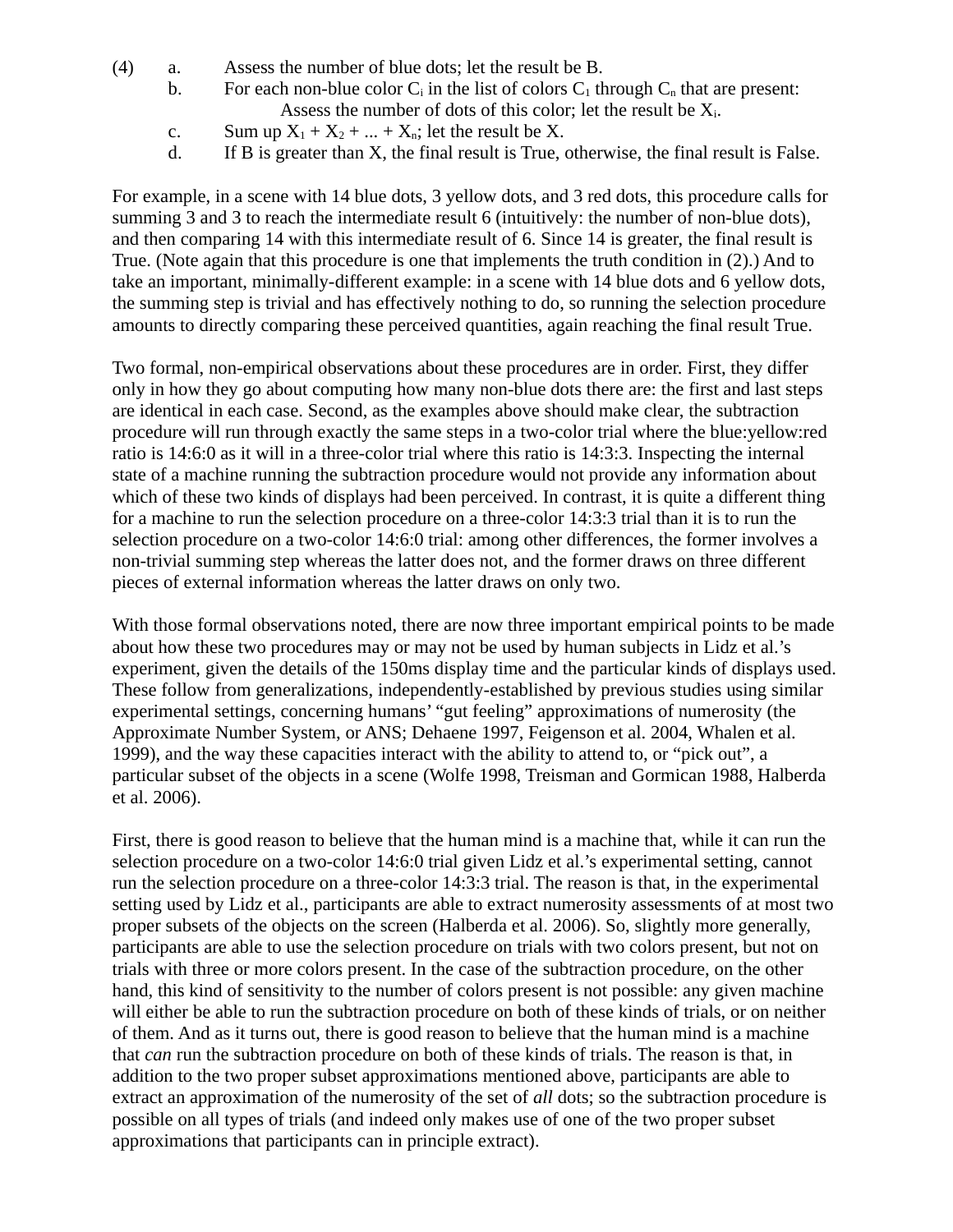Second, the previous research indicates that *when* the subtraction procedure and the selection procedure are both viable --- i.e. in two-color trials --- the selection procedure is more accurate. Recall that the difference between these two procedures is all in how they go about computing how many non-blue dots there are. The reason for the difference in accuracy is that in the case of the selection procedure, the numerosity of the one non-blue color (say, yellow) amounts to the numerosity of the non-blue dots in general (no summing is required), so the numerosity of the non-blue dots is a primitive percept drawn *directly* from the scene. In the case of the subtraction procedure, however, the numerosity of the non-blue dots is computed *indirectly*, via a subtraction operation; consequently, the subtraction procedure uses a noisier approximation of the numerosity of the non-blue dots than the selection procedure does, and is therefore more errorprone. To repeat, however, this discussion of accuracy differences only applies to two-color trials. Table 1 summarizes the consequences, for the efficacy of these two procedures, of varying the number of colors of dots present in a display.

|                          | 2 colors present | 3 colors present | 4 colors present | 5 colors present |
|--------------------------|------------------|------------------|------------------|------------------|
| Subtraction<br>procedure | low accuracy     | low accuracy     | low accuracy     | low accuracy     |
| Selection<br>procedure   | high accuracy    | impossible       | impossible       | impossible       |

Table 1

Third, and finally, the previous research indicates that, in trials with three or more colors, there is no way to extract a direct, low-noise approximation of the non-blue dots of the sort that the selection procedure extracts in two-color trials. In other words, one might wonder whether, in addition to the two procedures we have been considering, there is a third possibility – one with a step that simply says "Assess the numerosity of the non-blue dots; let the result be X". This is not an option, however, because while it is possible to attend to sets of objects on the basis of color (e.g. all the red dots, all the yellow dots), it is not possible to attend to a set characterized by the negation of a color (e.g. non-blue) or by a disjunction of colors (e.g. red-or-yellow). So in trials with three or more colors, there really is no more accurate alternative than the indirect, and therefore relatively noisy, subtraction procedure.

Lidz et al. measured the proportion of participants' responses that were correct (i.e. in accord with the truth condition in (2)). There are a few candidate hypotheses concerning participants' choices of verification procedure that make straightforward predictions. One possibility is that participants use the subtraction procedure on every trial, in which case we would expect to see no variation in percentage of correct responses as the number of colors present is varied. Another possibility is that participants (try to) use the selection procedure on every trial, which would lead to above-chance accuracy on two-color trials but chance responses on three-, four-, and fivecolor trials. Finally, one can imagine that participants are able to switch between procedures from trial to trial depending on suitability, in which case we would expect to see the same abovechance accuracy on two-color trials (when the selection procedure is adopted) and lower, but still above-chance accuracy, on three-, four-, and five-color trials (when the subtraction procedure is adopted).

The results showed no effect of the varying number of colors present. Participants' responses were equally accurate in two-, three-, four- and five-color trials. Lidz et al. concluded that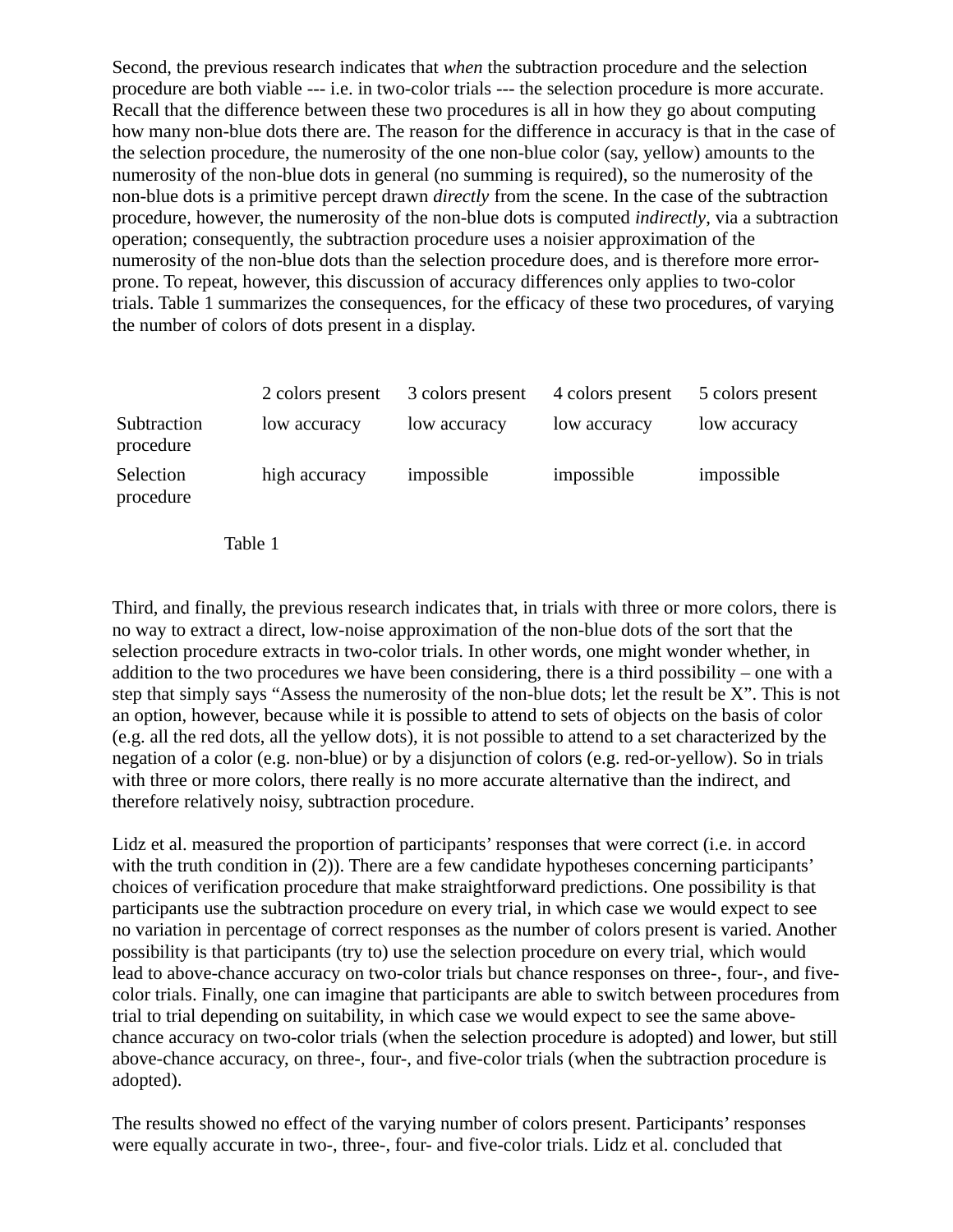participants adopted the subtraction procedure throughout.<sup>[4](#page-6-0)</sup> In particular, participants used the subtraction procedure even in two-color trials, where the more accurate selection procedure was a viable alternative.

The main point of Lidz et al.'s paper is that this would be a surprising result if one took the endpoint of a full and complete understanding of a sentence to be a truth condition. On such a view one would expect the choice of verification procedure, among those viable given task constraints, to be constrained only by the requirement that the chosen procedure must implement that truth condition. This would leave participants' neglect of the selection procedure in twocolor trials mysterious. Lidz et al. hypothesized that the source of this neglect of the selection procedure --- recall from the reasoning above that the source was not task constraints --- was the meaning of the target sentence. For the meaning of the target sentence to have such an effect, its properties cannot be exhaustively characterized by a truth condition; rather, sentence meanings must be more finely individuated than truth conditions are.<sup>[5](#page-6-1)</sup>

To begin to flesh out this idea, Lidz et al. suggest that we take sentence meanings to be structured objects, such that (5a) and (5b) are distinct, though truth-conditionally equivalent, candidate meanings that theorists can argue for and against; and they propose that (all else being equal) speakers are biased towards verification procedures that directly compute the operations represented in these structured objects (they dub this the "Interface Transparency Thesis"). Note that no operations are represented in any truth condition.

(5) a.  $|$  DOT ∩ BLUE  $|$  >  $|$  DOT \ BLUE  $|$ b.  $|$ DOT ∩ BLUE  $|$ > $|$ DOT  $|$  –  $|$ DOT ∩ BLUE  $|$ 

To bring out more clearly the distinctions between the two objects in (5), we might write them instead as in (6).



<span id="page-6-0"></span><sup>4</sup> Furthermore, the results are as predicted by this hypothesis even in the finer-grained details: based on independently-proposed models of the ANS, this hypothesis also predicted the particular rate at which participants' proportion of errors increased as the ratio of blue to non-blue dots approached 1:1.

<span id="page-6-1"></span><sup>5</sup> More correctly speaking, the conclusion that this line of reasoning leads to is that sentence meanings are individuated *not as coarsely as* truth conditions. The important point which we are focusing on here is that two sentences might have different meanings and yet share the same truth condition, and so the relation between sentence meanings and truth conditions is at least many-to-one; but in general one might also want to consider the possibility that a sentence meaning does not uniquely determine a truth condition (the truth condition instead being the result of an interaction between the sentence meaning and various contextual factors), in which case the relation would be many-to-many.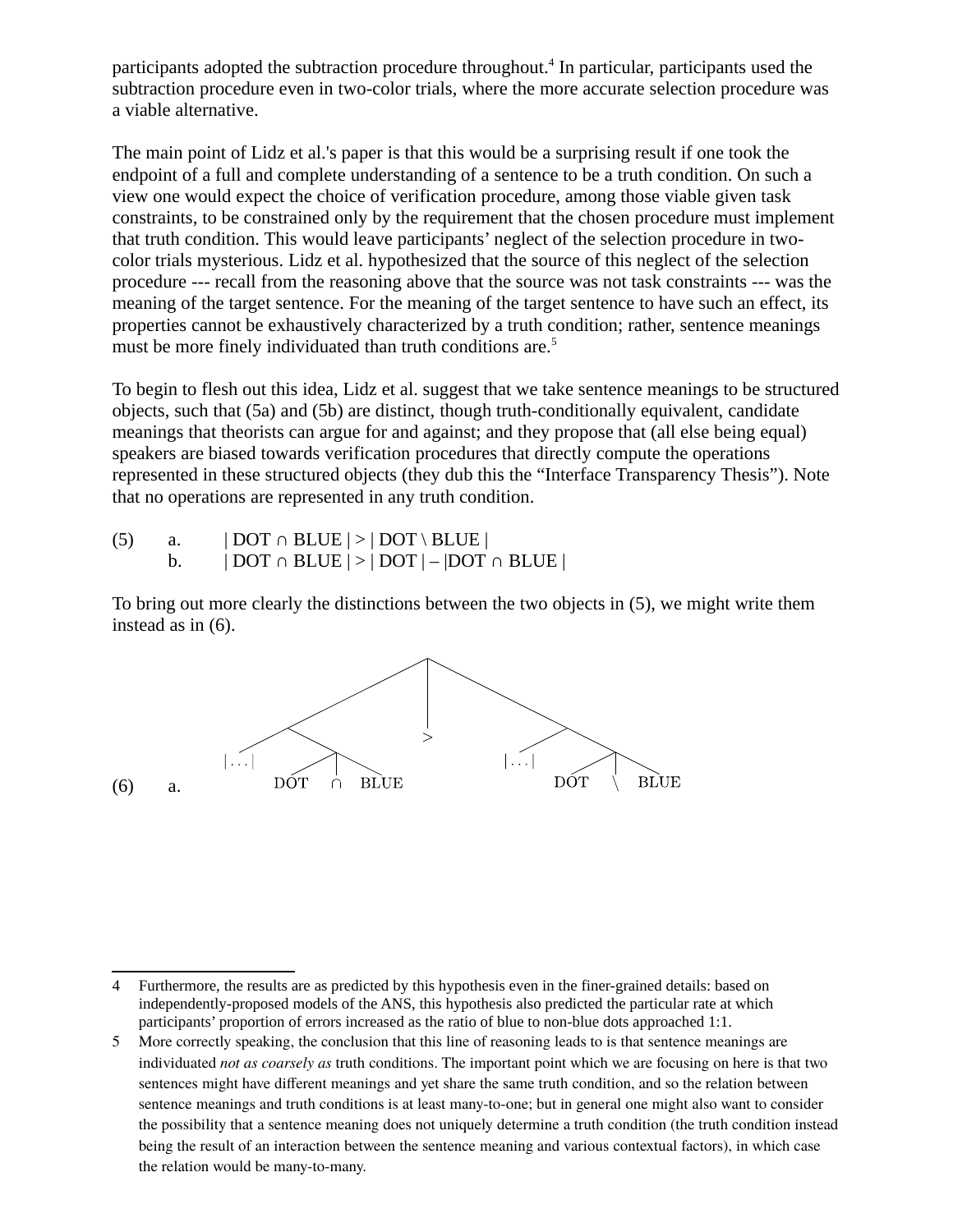

The guiding idea is that there is a part of (6b) that transparently corresponds to the subtraction operation which participants surprisingly persisted with in the experiment, while there is no such subtraction operation on numerosities/cardinalities in (6a). So, by hypothesizing that (6b) and not (6a) is the relevant mental object, in combination with the ITT, we can formulate a candidate explanation for the results of Lidz et al.'s experiment. In effect, a sentence meaning, in addition to determining a certain function from contexts to truth values (though see footnote [5\)](#page-6-1), has some "verificational weight" which, when combined with all the other factors bearing on participants' choice of verification procedure in Lidz et al.'s experiment, somehow tips the scales in favor of the subtraction procedure in two-color trials, outweighing the fact that this procedure's accuracy is relatively poor. See Lidz et al. 2011 and Pietroski et al. 2011 for further discussion.

This hypothesis leaves unanswered many questions about what scale-tipping effect this verificational weight might have in other settings. In particular, there might be other settings where it does not outweigh other, more obvious factors that contribute to choices of verification procedure. (A moment's reflection suggests that this is almost certainly the case.) There are also many details to be worked out concerning the relationship between the structured expressions in (6) and the verification procedures mentioned earlier in (3) and (4). It may also be that the ITTbased approach that Lidz et al. suggest turns out to be an unfruitful way to theorize about the factors that affect speakers' choice of verification procedures. Be that as it may, in order to understand the relationship between Lidz et al.'s study and KSH, the important point to take in is simply that Lidz et al. conducted an experiment to detect which of two truth-conditionally equivalent verification procedures participants used in responding to the sentence in (1), and then proposed a possible explanation for the pattern of choices that they found.

#### **3. KSH'S INVESTIGATION OF TRUTH CONDITIONS**

KSH's main claim is that the sentence in (1) is ambiguous. In addition to the proportional truth condition discussed in Sect. 2, KSH argue that (1) has what they call the superlative truth condition, which requires that there be more blue dots than there are dots of any other color. The relationship between these two readings is analogous to the relationship between the most salient reading of (7a), which expresses a proportional-type truth condition, and the most salient reading of (7b), which expresses a superlative-type truth condition.

- (7) a. John painted most of the dots.
	- b. John painted the most dots.

For KSH, part of the significance of this additional reading stems from the fact that it provides evidence for the hypothesis that both 'most' in (7a) and 'the most' in (7b) are built from the same ingredients, namely a gradable predicate 'many'/'much' and the superlative operator '-est', but are structured differently and therefore interpreted differently (Hackl 2009). This hypothesis predicts that the string in (1) should have two analyses, one of which gives rise to the proportional reading, and the other of which gives rise to the superlative. By contrast, the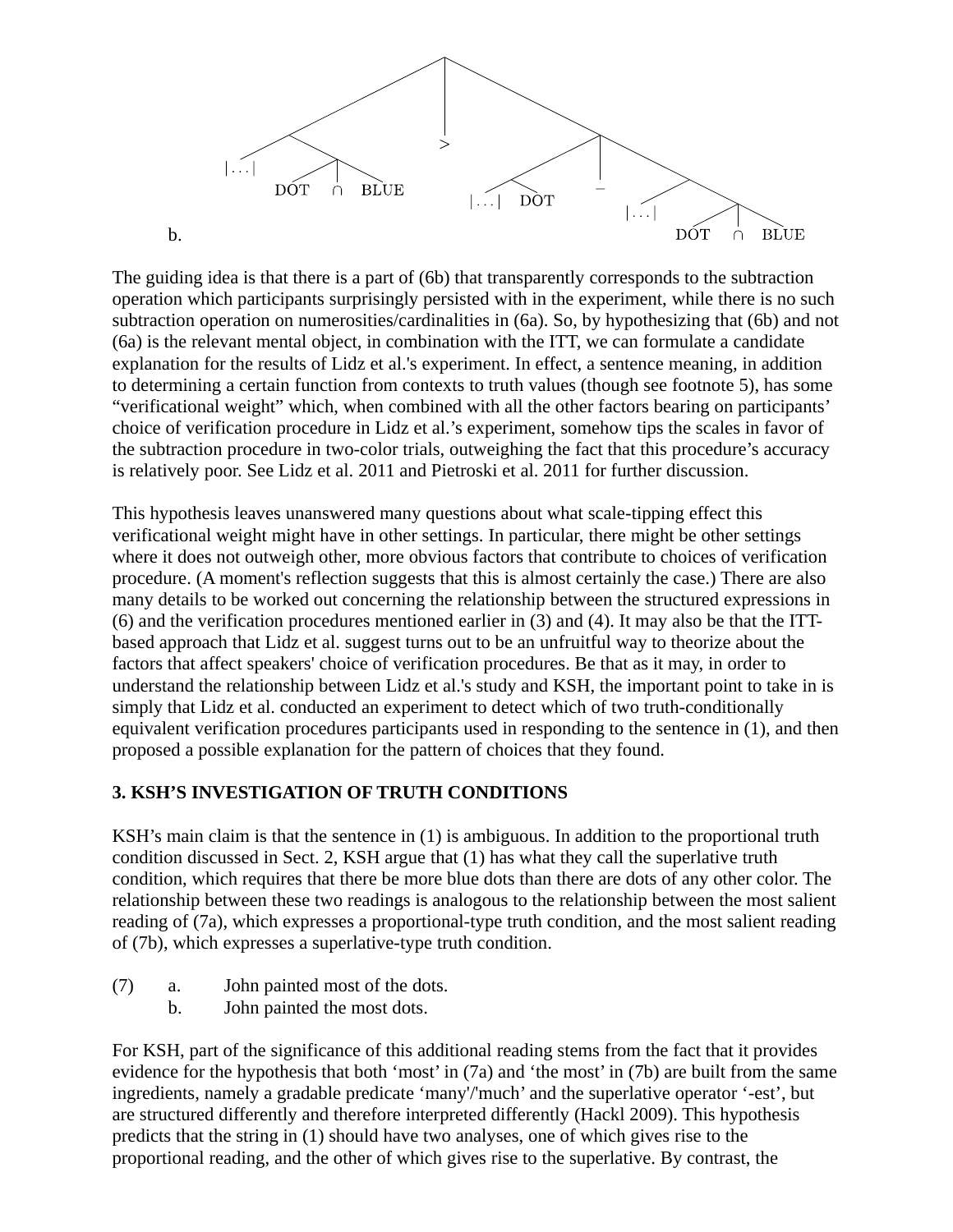superlative reading of (1) would be unexpected on the view that 'most' and 'the most' in (7) are simply unrelated lexical primitives.

For our purposes here, however, we can leave aside the debate between the lexical and structural views of 'most'. This is not to deny that the presence of the superlative reading provides support for the structural view, but simply because we want to focus on the claim that the superlative reading is present (whatever the theoretical ramifications of this claim) and on the experimental evidence for this claim, since this is where the apparent conflict with Lidz et al.'s earlier work  $lies.<sup>6</sup>$  $lies.<sup>6</sup>$  $lies.<sup>6</sup>$ 

The task used by KSH is another picture verification task: presented with a picture showing an array of dots, participants were asked to judge a target sentence true or false by pressing buttons on a keyboard. The target sentence was (1) for participants in one condition, and was 'More than half of the dots are yellow' in the other; we will focus on the former. The task differed from Lidz et al.'s, however, in that the picture was displayed without any time limit, so participants could look at the array of dots for as long as they wanted before responding.

Like Lidz et al., KSH varied the ratio of blue to non-blue dots and the number of colors present: on each display there were either two colors (blue and yellow) or three colors (blue, yellow, and red) present. In addition, KSH manipulated the makeup of the non-blue dots. Among three-color displays where the blue:non-blue ratio was 9:11, for example, there were three different ways in which the non-blue dots could be divided between yellow and red: the blue:yellow:red ratio was either 9:6:5 ("balanced"), 9:8:3 ("mildly balanced") or 9:10:1 ("unbalanced"). In all these example cases the 9:11 ratio makes the proportional reading false, but the truth value under the superlative reading varies: this reading is true in 9:6:5 and 9:8:3 displays, but false in 9:10:1 displays.<sup>[7](#page-8-1)</sup>

KSH point to two patterns in the experimental results as evidence for the superlative truth condition. First, pictures that satisfied the superlative truth condition were judged true more often than other pictures with the same blue:non-blue ratio that did not satisfy this truth condition. In reference to the examples above, this amounts to higher rates of 'true' responses in the 9:6:5 and 9:8:3 displays than in the 9:10:1 displays --- and in the two-color 9:11:0 displays --- despite the fact that the proportional reading is false in all three cases by virtue of the common 9:11 blue:non-blue ratio. Furthermore, the rate of 'true' responses increased with the ratio of blue to yellow (i.e., the most numerous non-blue color) dots. In other words, there were more 'true' responses for 9:6:5 displays than for 9:8:3 displays.

Despite these trends, the rates of 'true' responses to displays that satisfied the superlative truth condition were "overall rather low and, in fact, almost without exception below 50%" (p.137). This would be unexpected if the two readings were equally salient for all speakers, but KSH offer the explanation that (a) the superlative reading is "latent and often masked by the more dominant proportional reading" (p.137), and (b) the superlative reading is only available to a certain portion of participants (56 of 135 participants, according to a classification that KSH use). The argument for the ambiguity of 'most' is therefore somewhat indirect, but let us grant KSH's point that if some participants were adopting the superlative truth condition some of the time, then this would indeed explain the two trends identified above.

<span id="page-8-0"></span><sup>6</sup> KSH suggest that Lidz et al. present a version of the lexical view of the relation between (7a) and (7b), but this was not intended. While Lidz et al. do not mention the possibility of decomposing 'most', this is because their questions concerned whole-sentence meanings, rather than how these meanings are composed.

<span id="page-8-1"></span><sup>7</sup> In Lidz et al.'s experiment, the non-blue dots were always evenly distributed among the other colors, corresponding to KSH's "balanced" condition.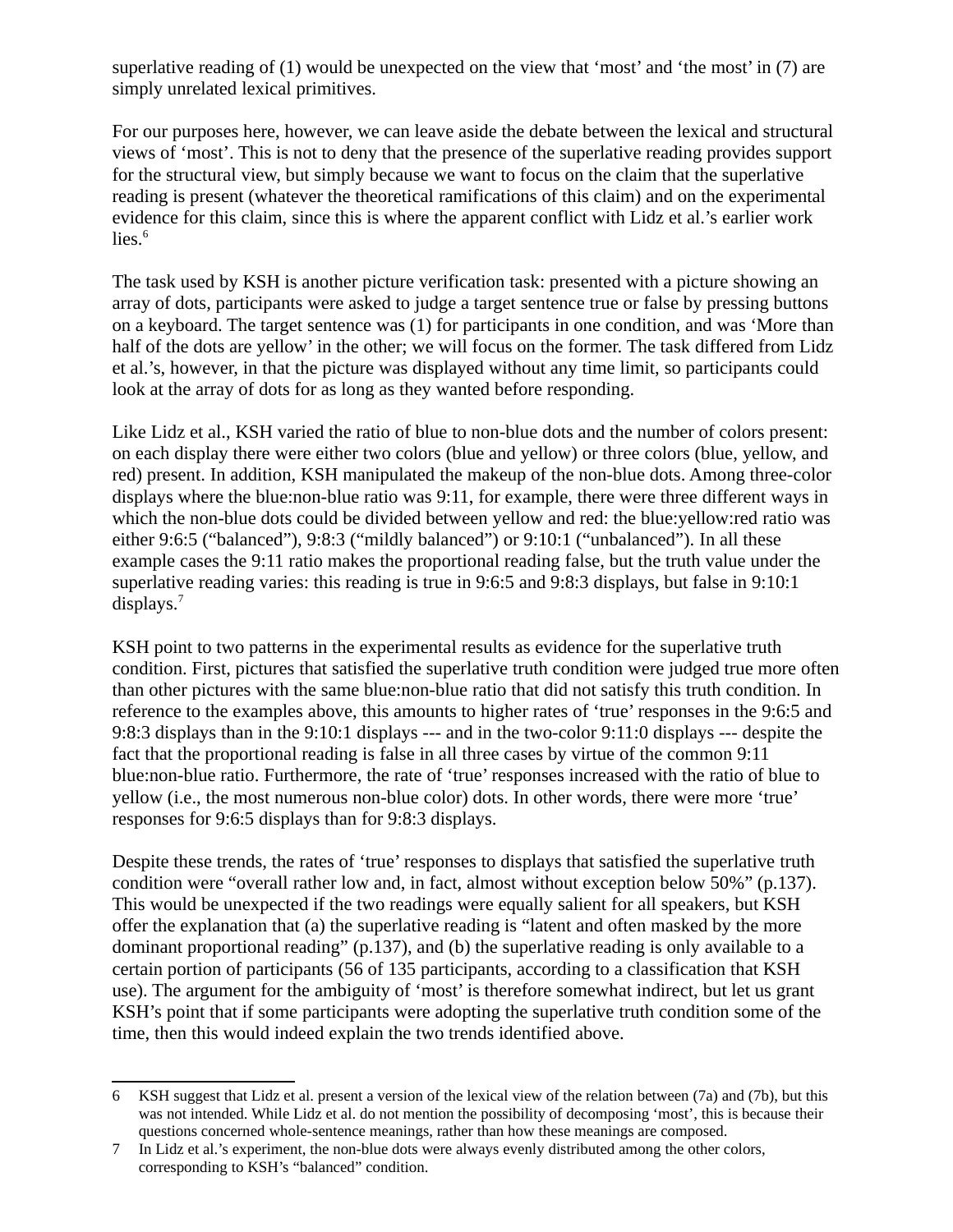In addition to making this argument for the superlative truth condition, however, KSH go on to claim that a comparison of their findings with those of Lidz et al. "casts doubt on the generalizability of the results [of Lidz et al.] and on the robustness of the conclusions drawn from that study" (p.151). We disagree with this further point. In the next section we will explain why, and describe how we see the two studies' findings to be compatible.

# **4. SYNTHESIZING THE FINDINGS**

KSH suggest that the results of the two experiments can be reconciled, but only at the expense of the conclusions that Lidz et al. drew from their results. So, to be clear, KSH's claim is not that there is no internally consistent theory that will account for the two sets of results, but rather that the conclusions we should draw from the two taken together conflict with the conclusions that Lidz et al. drew from theirs in isolation. We take issue not with the claim that a unified explanation is possible, but rather with the claim that this unified explanation conflicts with Lidz et al.'s conclusions.

There are two points of apparent conflict between the studies. The first is the fact that Lidz et al. operated under the assumption that the target sentence has only the proportional truth condition. This assumption obviously conflicts with KSH's main claims, but it was not part of Lidz et al.'s intended contribution to provide evidence that the target sentence was unambiguous. The assumption turned out to be harmless because, as KSH observe, participants in Lidz et al.'s experiment did end up uniformly adopting the proportional truth condition. KSH's explanation for this is the fact that the superlative reading is "latent and often masked by the more dominant proportional reading" (p.137). What this would mean is that the question of why participants ended up uniformly using the proportional truth condition rather than the superlative one is perhaps somewhat murkier than Lidz et al. assumed. But the other question, namely why they uniformly adopted the subtraction procedure as their method of computing this proportional truth condition --- which was Lidz et al.'s concern --- is not affected by this murkiness of the first question. So KSH's discovery of the superlative truth condition is neither in conflict with Lidz et al.'s conclusions about verification procedures nor disruptive of the logic used to reach those conclusions.<sup>[8](#page-9-0)</sup>

The second and more subtle point of apparent conflict between the two studies concerns the fact that KSH found that rates of 'true' responses were affected by the number-of-colors manipulation. Although Lidz et al. found no significant differences between two-, three-, four-, and five-color trials, KSH found higher rates of 'true' responses in (for example) three-color displays where the blue:yellow:red ratio was 9:6:5 than in two-color displays where this ratio was 9:11:0 (along with intermediate rates of 'true' responses at the intermediate ratios of 9:8:3 and 9:10:1, which do not correspond to cases that Lidz et al. tested). This does not itself constitute any conflict or inconsistency, since the two tasks were different, as KSH point out. So one might expect that this should be the end of the story, with each of the two studies' conclusions left to stand on their own: KSH's conclusions about the target sentence's range of truth conditions, and Lidz et al.'s conclusions about the verification procedures speakers use with the proportional truth condition.

In discussing the effects of the differences between the experimental tasks, however, KSH run together the two apparent conflicts just mentioned. They therefore end up conflating the fact that participants in Lidz et al.'s experiment did not adopt the superlative truth condition with the fact that the participants did not use the selection procedure. KSH "suggest that [the design of Lidz et

<span id="page-9-0"></span><sup>8</sup> Lidz et al. is not disputed by the finding that 'most' is two-ways ambiguous any more than KSH's claim would be significantly disputed by a future finding that 'most' is in fact three-ways ambiguous, with some new third reading in addition to the two that KSH identify.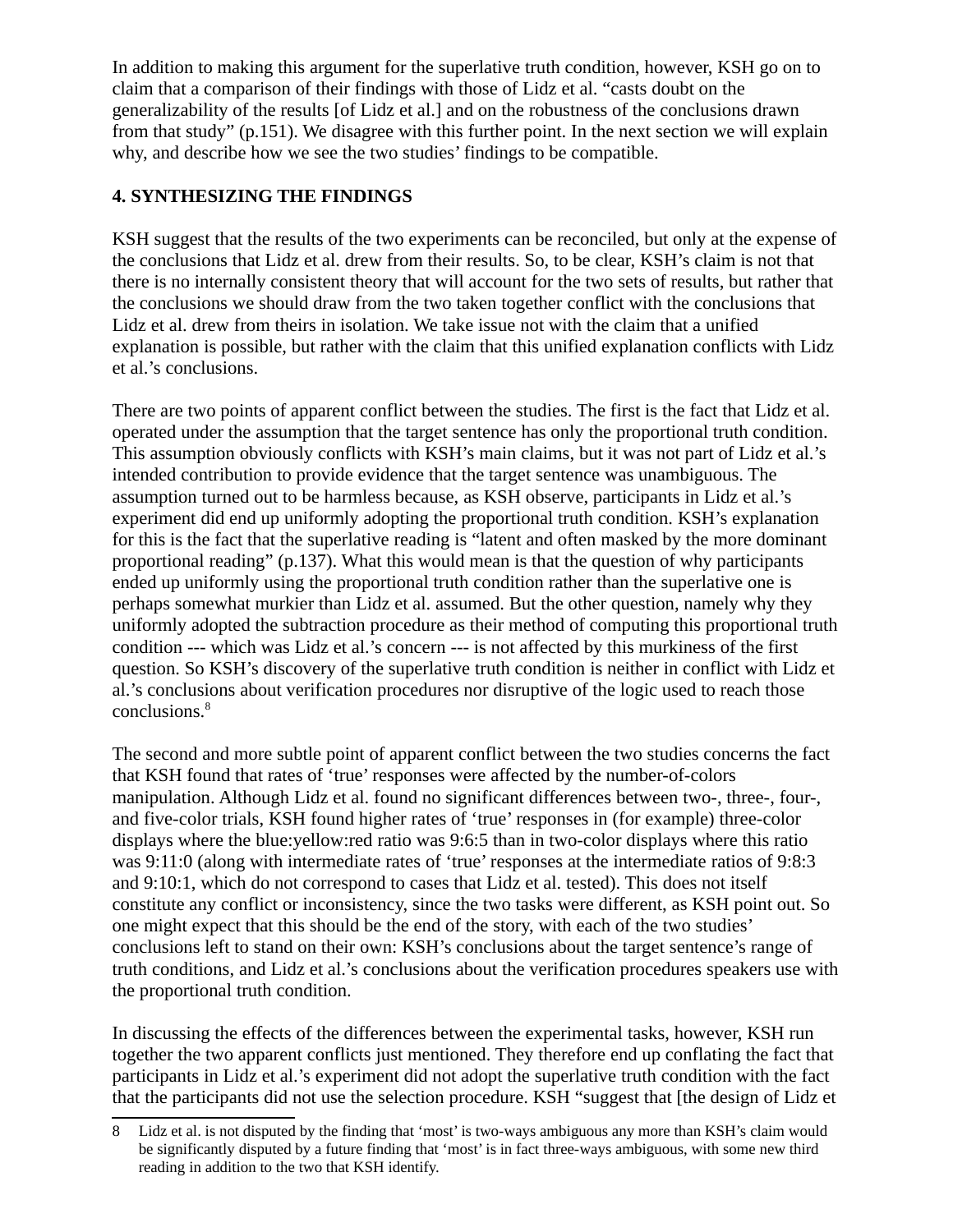al.'s experiment] and the specific task demands that came with it biased participants toward using a verification strategy such as [the subtraction procedure]" (p.151). One way to understand this suggestion is as an explanation for the first apparent conflict mentioned above, concerning ambiguity: if "a verification strategy such as the subtraction procedure" simply means "a verification strategy that implements the proportional truth condition", then this reiterates the point made above that, for whatever reason, the Lidz et al. task prompted participants to use the proportional truth condition rather than the superlative one. Understood this way, we have no issue with the suggestion.

The only way to understand KSH's suggestion in a way that would cast doubt on the conclusions drawn by Lidz et al., however, is to take it to imply that the design of the experiment biased participants towards using the subtraction procedure rather than the selection procedure on the critical two-color trials. We see no justification for suspecting this, and plenty of reasons to doubt it. First, there is no reason to believe that the properties of the individual trials created any such bias: as mentioned above, and as discussed at length in Lidz et al., the individual trials (display time, dot layout, etc.) were specifically designed to ensure that the two procedures under consideration were both feasible (on the critical two-color trials), and furthermore that the selection procedure was the more accurate. Second, KSH raise the possibility that having a single target sentence throughout the experiment (rather than including trials with a variety of different target sentences) might lead participants to choose a single verification procedure for the experiment as a whole rather than choosing procedures on a trial-by-trial basis. Specifically, the fact that *not all* trial types were compatible with the selection procedure might lead participants to put it aside altogether and use it on *none* of the trials. Lidz et al. note (fn.7), however, that a comparison with a very similar previous experiment (Pietroski et al. 2009) indicates that participants use the subtraction procedure even when only two-color trials are present.<sup>[9](#page-10-0)</sup> So the effect cannot be attributed to participants "sticking with" a verification procedure that will work for all trial types. We maintain, then, that participants in Lidz et al.'s experiment consistently used the subtraction procedure for some reason that can not be attributed to the particulars of the individual trials nor to the overall single-target-sentence nature of the experiment.

The crucial point for addressing the apparent conflict over the number-of-colors manipulation is that one would expect an effect of a this manipulation if *either* (i) participants were adopting the superlative truth condition, *or* (ii) participants were adopting the proportional truth condition and using the selection procedure to evaluate it. Lidz et al. found no such effect in their experiment, and concluded that participants were adopting the proportional truth condition and using the subtraction procedure to evaluate it. Lidz et al. took one half of this conclusion to be interesting, and took the other half to not be. The interesting part was the fact that participants were using the subtraction procedure (rather than (ii) above): this was interesting because there was an alternative procedure, the selection procedure, that was viable given task constraints, truthconditionally equivalent and more accurate, and yet not used. The part Lidz et al. took to be uninteresting was the fact that participants were adopting the proportional truth condition (rather than (i) above): they had no particular alternative to this in mind, and were not investigating any questions concerning the target sentence's range of truth conditions. KSH take their results to indicate that this choice of truth condition was not a foregone conclusion in the way that Lidz et al. assumed, and was perhaps attributable to the experimental setup. But this does not mean that the interesting finding, the neglect of the selection procedure in favor of the noisier subtraction procedure, was attributable to the experimental setup.

KSH do not appear to carefully consider the distinction between questions about truth conditions

<span id="page-10-0"></span><sup>9</sup> Pietroski et al. 2009 also provides evidence that in this kind of experiment with an invariant target sentence, participants can adopt different verification procedures for certain suitable trial types, namely the "sorted columns" trials on that experiment.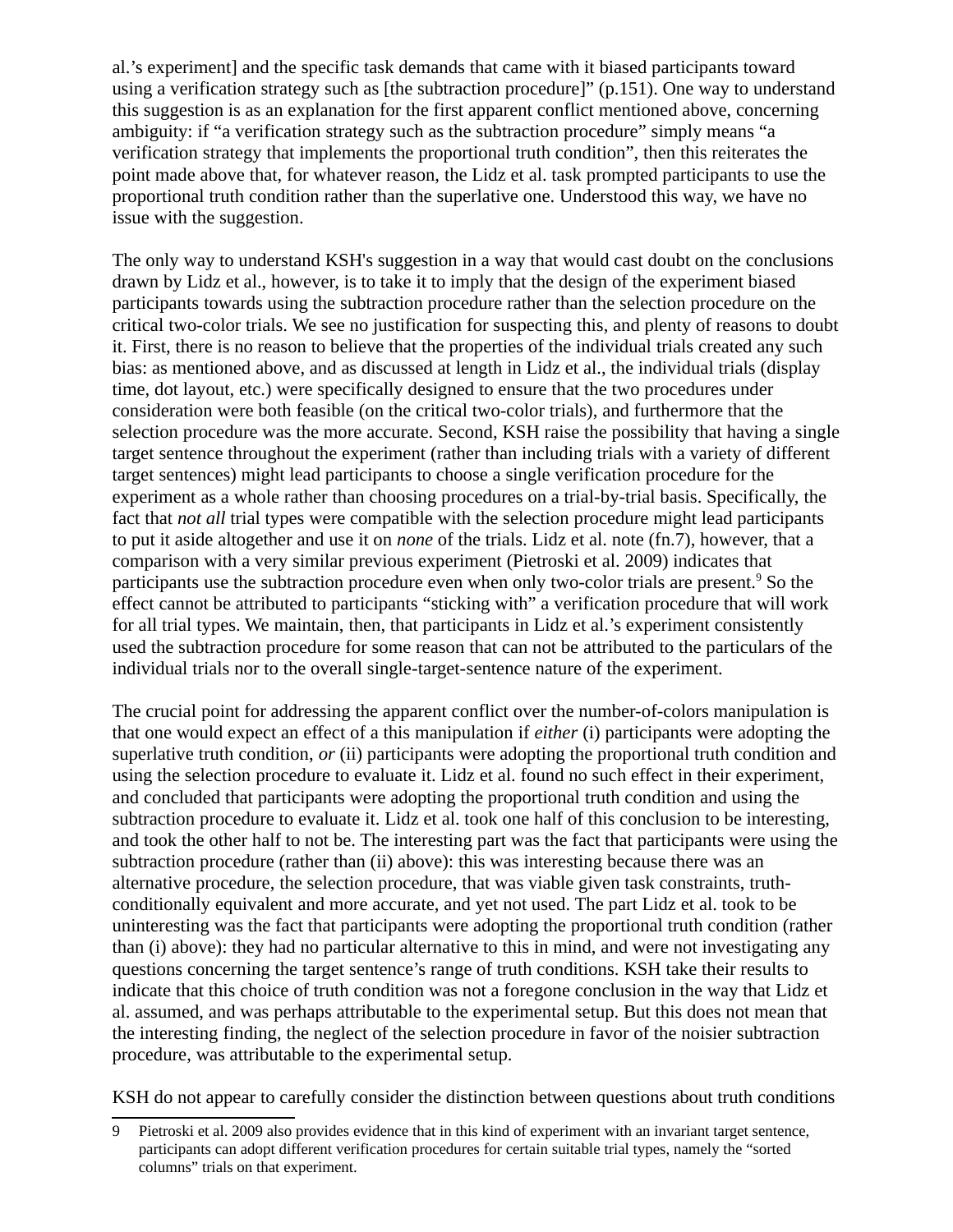and questions about verification procedures. They write, for example, that "if 'most' is unambiguously a proportional determiner and truth-conditionally equivalent to 'more than half' ... we again expect any experimental manipulation to affect these two determiners equally" (p.151). This neglects possibilities of exactly the sort that Lidz et al. argued for: for example, the possibility that 'most' might indeed be truth-conditionally equivalent to 'more than half', and yet come with some sort of "verificational weight" (not shared by 'more than half') which sometimes tips the scales in favor of certain verification procedures that one might not otherwise expect to be used. Neglecting this possibility would leave one unable to appreciate the distinction between the number-of-colors manipulation as a probe of whether the superlative (rather than proportional) truth condition is being adopted, and as a probe of whether the selection (rather than subtraction) procedure is being used to evaluate the proportional truth condition.

To clarify the point it is perhaps worth noting that although KSH speak of "verification strategies" and "verification profiles", they are not trying to make any claims about, or considering any candidate hypotheses about, the verification procedures used by participants in their experiment (except in the trivial sense that any truth condition of course picks out the range of imaginable verification procedures that implement it). This is made quite explicit: KSH (p.124) say that they "use the term 'proportional verification strategy' to refer to the idea that speakers verify a sentence according to a proportional truth condition" (and likewise for 'superlative verification strategy'). Their considerations of different verification strategies remain at this level of granularity, without considering finer-grained subclasses of verification strategies, such as the distinction between selection and subtraction procedures. This is entirely appropriate and understandable given their task, because it would be difficult to enumerate the large range of verification procedures that are viable options in the unlimited display time; and is also entirely sufficient for their goals, which concern claims about truth conditions. But the fact that the two papers used terms like "verification strategy" and "verification procedure" in these distinct ways perhaps masks the differences in their approach and emphasizes the appearance of conflict between them. Although both experiments comprised what might be called a "verification task", and used the accuracy of responses as the dependent variable, KSH compare the observed accuracies with what would be predicted if various truth conditions were being adopted, whereas Lidz et al. compare the observed accuracies with what would be predicted if various verification procedures were being adopted. Note also that if Lidz et al.'s findings are taken seriously (and we still see no reason why they should not be) then both of these kinds of questions are relevant to theories of linguistic meaning, for the reasons mentioned in Sect. 2 above.

In light of this discussion it may be useful to consider the role of the main difference between the two tasks, the strict 150ms display time that was imposed on participants in the Lidz et al. experiment. It was this restricted display time that allowed Lidz et al. to enumerate a restricted range of candidate verification procedures that were cognitively feasible in that experimental setting, and identify the predicted accuracy profile of each one. If one is investigating truth conditions, as KSH were, then there is no particular need to restrict participants to some small tractable handful of verification procedures; indeed, if one is investigating truth conditions, imposing such a short display time would perhaps be an odd thing to do, since it would probably lower participants' accuracy and add noise to the data. But for the questions Lidz et al. were investigating, the 150ms display time was a crucial ingredient in the logic used to interpret the results of the experiment, not an aspect of the design that got in the way.<sup>[10](#page-11-0)</sup>

<span id="page-11-0"></span><sup>10</sup> We agree with KSH's statement (pp.152-153) that data of the sort discussed here must be interpreted by "combining hypotheses about the semantics of the studied expression with a (ideally independently justified) theory of the task", but disagree with the implication that Lidz et al. did not do so. The 150ms display time was imposed precisely in order to allow the results to be interpreted with reference to an independently justified theory of the task.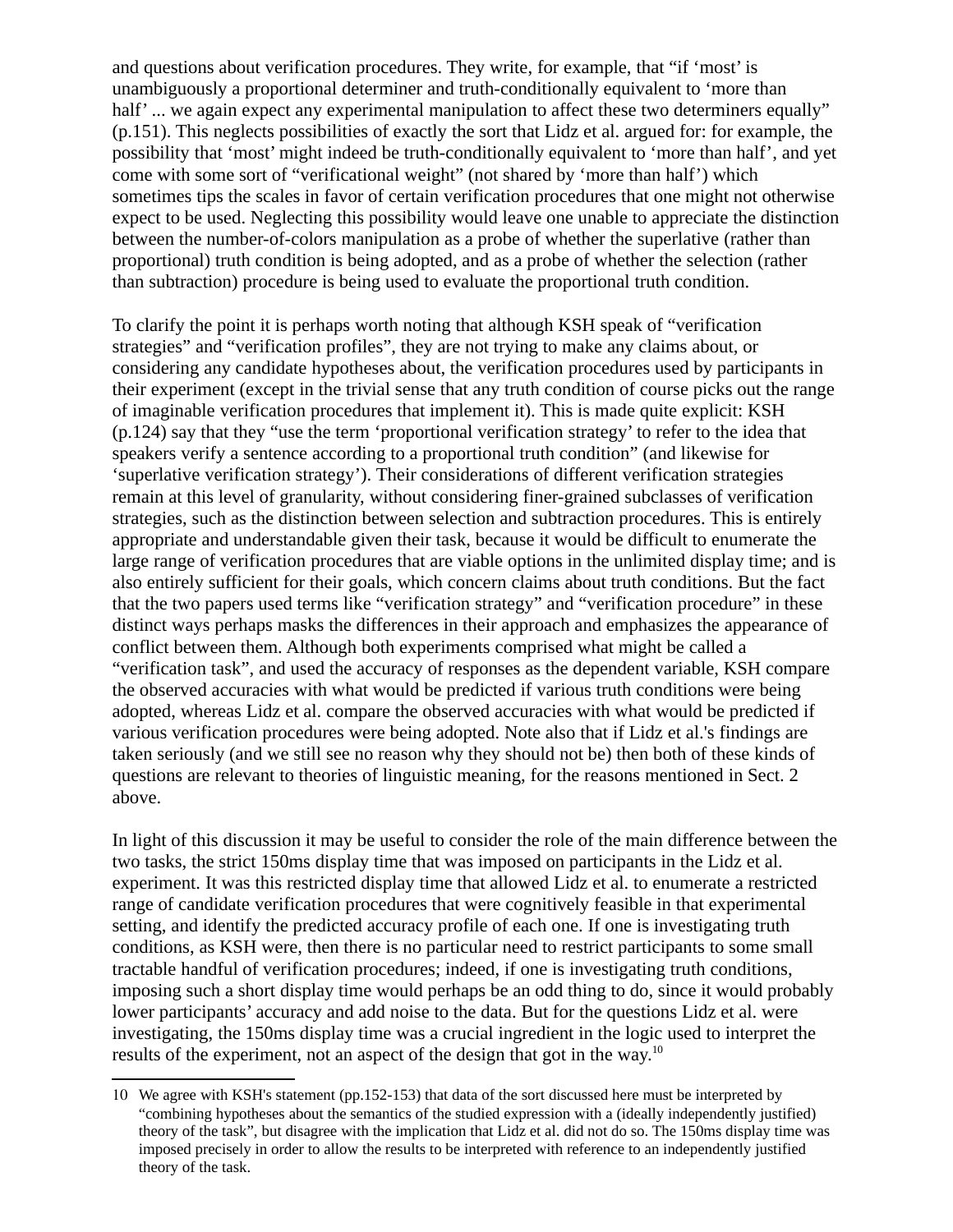### **5. A NOTE ON THE SUPERLATIVE TRUTH CONDITION**

For the purposes of distinguishing the goals of the two studies from each other, we granted KSH the conclusion that (1) is ambiguous for some speakers and that this conclusion is warranted given the way some of their participants' responses were affected by the number-of-colors manipulation. However, now that the logic of the two studies has been clarified, we would note that this argument for the superlative truth condition becomes less convincing when one considers other kinds of evidence that in principle might have been used to construct more direct arguments for the same conclusion.

The sentences in (8), for example, can be understood in ways that don't make the speaker's position contradictory due to the (lexical or structural) ambiguity of the bracketed embedded clauses. For any speakers for whom (1) is similarly ambiguous between the proportional and superlative truth conditions – as KSH argue that it was for around 40% of their participants – one might expect the sentence in (9) to have the same kind of non-contradictory reading.

(8) a. I affirm that  $[my \text{ car is a lemma}]$ , but I deny that  $[my \text{ car is a lemma}]$ .

b. I affirm that [I went to the bank], but I deny that [I went to the bank].

c. I affirm that [I saw a man with a telescope], but I deny that [I saw a man with a telescope].

d. I affirm that [visiting relatives can be a nuisance], but I deny that [visiting relatives can be a nuisance].

(9) I affirm that [most of the dots are blue], but I deny that [most of the dots are blue].

If necessary, (9) could be accompanied by a context that favors the superlative reading (although note that this does not appear to be necessary for the examples in (8)). For example, we could imagine a competition where a blue team, a red team, and a yellow team are attempting to paint as many dots as possible with their respective color, and a team can win a prize by painting more dots than any other team. We would then expect that, for speakers with a superlative reading, (9) could be uttered, without contradiction, by a judge explaining the choice to award the prize to the blue team. (Since this scenario provides no contextual support for the proportional truth condition, the second clause might have a pragmatically odd "out of the blue" character, but no contradiction is expected.)

Whatever the empirical status of (9) turns out to be, a complete account of the semantics of *most* will of course need to account for both that data and KSH's experimental findings. And recall that those experimental findings neither conform perfectly to the predictions of the proportionalonly hypothesis (as KSH stressed), nor conform perfectly to those of a straightforward version of the ambiguity hypothesis according to which both readings are equally "accessible". This is understandable given the novelty of the task, since there are plenty of unknowns mediating the relationship between participants' responses and the hypotheses being tested which may play a role in explaining the results. For the ambiguity hypothesis, some missing puzzle pieces need to be added in order to explain the fact that even those speakers for whom the target sentence was apparently ambiguous used the superlative truth condition only some of the time; Kotek et al. (2011, p.124) suggest that the "processing difficulty associated with a particular reading" may contribute to when this reading is and is not accessed, but without independent measures of such processing difficulty this cannot provide much explanatory force. For the proportional-only hypothesis, the missing pieces must provide some explanation for the increase in 'true' responses in the balanced conditions of KSH's experiment; one form this may take would be positing a verification procedure implementing the proportional truth condition whose error profile yields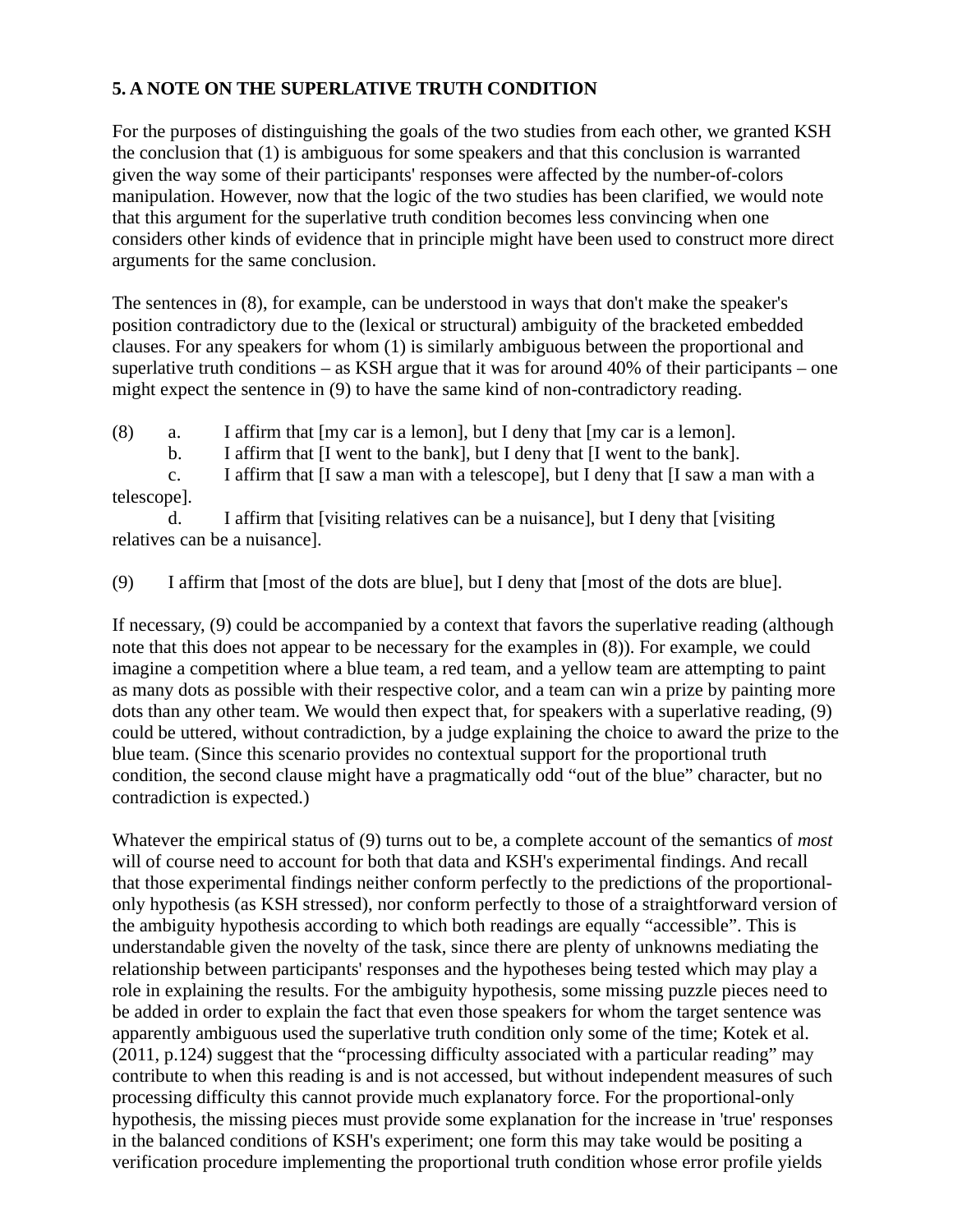the observed patterns -- but again without spelling out further details this cannot provide much explanatory force.<sup>[11](#page-13-0)</sup>

We are wary of rejecting the proportional-only hypothesis on the basis of the currently available evidence.

# **6. CONCLUSION**

KSH's evidence for a superlative truth condition for 'most' has no significant bearing on the conclusions reached by Lidz et al. The independence of the two studies' claims stems from the fact that Lidz et al. were investigating speakers' choices among alternative truth-conditionally equivalent verification procedures, whereas KSH were (despite similarities in terminology) investigating coarser-grained questions concerning the range of truth conditions that 'most' sentences have. Although both studies manipulated the number of colors of dots in their experimental stimuli, this manipulation played a different role in each case. For Lidz et al., the absence of an effect of this manipulation in their experimental setting was taken as evidence that participants opted for the subtraction procedure rather than the selection procedure; for KSH, the presence of an effect in their experimental setting was taken as evidence for the superlative truth condition.

### **REFERENCES**

Dehaene, S. 1997. *The number sense: How the mind creates mathematics*. New York: Oxford University Press.

Feigenson, L., S. Dehaene, and E.S. Spelke. 2004. Core systems of number. *Trends in Cognitive Science* 8: 307–314.

Gallistel, C.R. and Adam Philip King. 2009. *Memory and the Computational Brain*. Malden, MA: Wiley-Blackwell.

Hackl, Martin. 2009. On the grammar and processing of proportional quantifiers: *most* versus *more than half*. Natural Language Semantics 17: 63–98.

Halberda, Justin, Sean F. Sires, and Lisa Feigenson. 2006. Multiple spatially overlapping sets can be enumerated in parallel. *Psychological Science* 17: 572–576.

Kotek, Hadas, Yasatada Sudo and Martin Hackl. 2015. Experimental investigations of ambiguity: the case of *most*. Natural Language Semantics 23: 119-156.

Lidz, Jeff, Paul Pietroski, Tim Hunter, and Justin Halberda. 2011. Interface transparency and psychosemantics of *most*. Natural Language Semantics 19: 227–256.

Marr, David. 1982. *Vision*. New York: W.H. Freeman and Company.

Pietroski, Paul, Jeff Lidz, Tim Hunter, and Justin Halberda. 2009. The meaning of *most*: Semantics, numerosity and psychology. Mind & Language 24(5): 554–585.

<span id="page-13-0"></span><sup>11</sup> Note that nothing in Lidz et al.'s proposal makes any concrete predictions about the choice of verification procedure that participants will make in KSH's experimental setup, even in the context of the assumption that (1) has only the proportional truth condition.